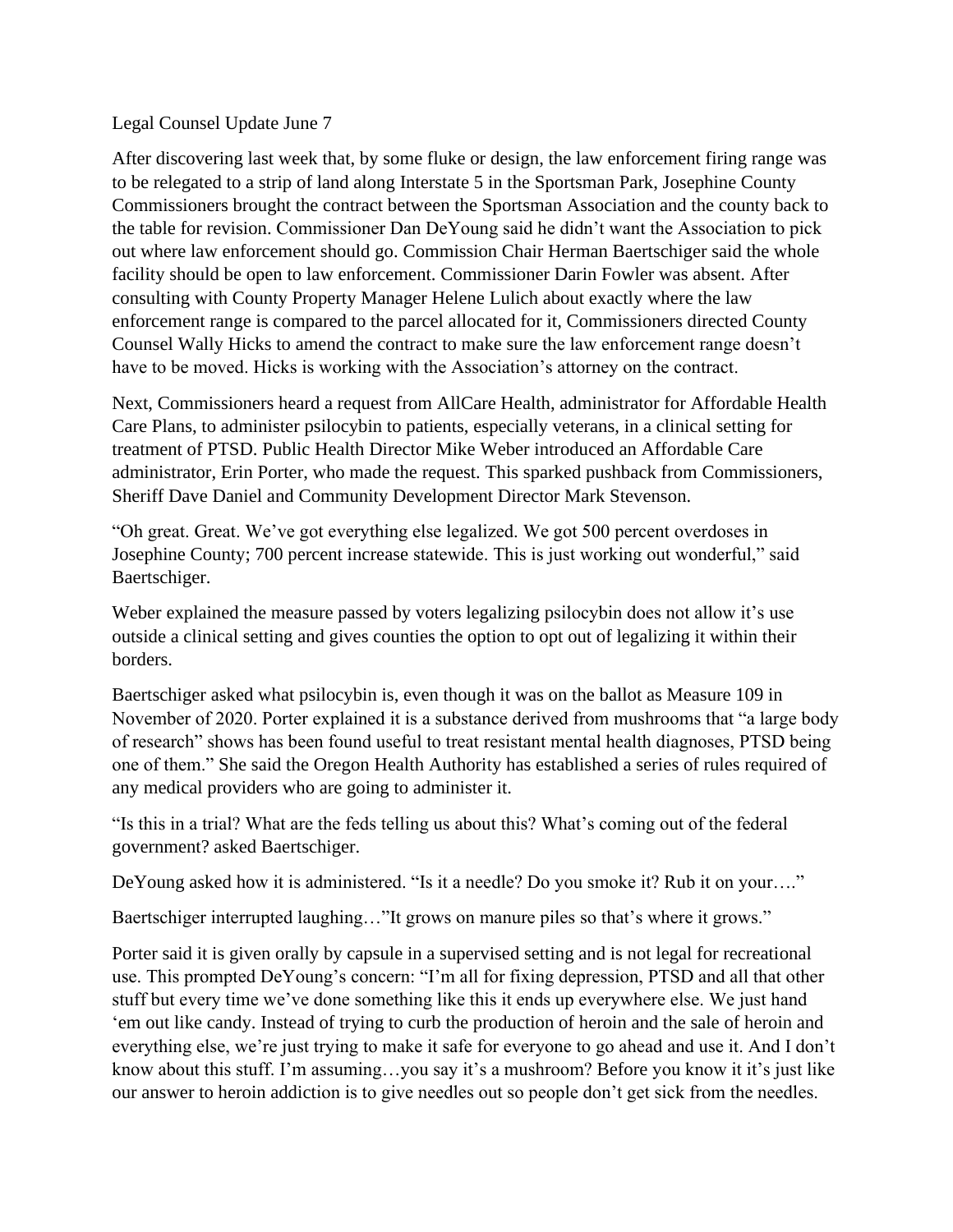From sharing needles. And now we got needles all over the place, our park…." Baertschiger interrupted, "That's why I said it grows on manure piles. I'm way out of my wheelhouse. I know virtually nothing about this issue to make any decision about it."

DeYoung asked, "Is Sean Hall out there? Maybe he's got some background. He seems to know everything else."

Weber offered to do a presentation with some experts next week. "I don't even know how this is winding up in the County Commissioners' Office," Baertschiger complained".

Hicks said Measure 109 requires Commissioners to adopt an ordinance that allows the use of psilocybin in the county or refer the matter to voters to decide whether or not to allow the establishment of psilocybin service centers. He said the deadline for getting it on the November ballot is July 12.

"Wally, listen. The Legislature regulates all parts of marijuana. Why are they weighing in on this? Baertschiger asked.

Weber said "how it's been described to me, it's been decided at the state level but they wanted to give counties the option to opt out."

"This is pretty heavy hitting for a Board of County Commissioners who don't….we're not playing doctor, never had played doctor, don't want to play doctor, don't want to be a therapist, don't want…and this has been set up so we have to make this all-important health decision and I'm a little leery of that. Really leery, DeYoung said referring to issues he believes prompted his attempted recall last winter.

Baertschiger echoed DeYoung's concerns, "We get no direction out of the federal government. We get no direction out of the state. Just a year ago I was reminded that I was not a doctor so this is way out of my wheelhouse."

After squealing out "I don't have any information!" Baertschiger did say he knows psilocybin is a hallucinogenic and he's read about people doing crazy things while on it. "Man, this is…I'm very uncomfortable with this, really uncomfortable with it."

Weber promised to enlighten them next week.

Sheriff Dave Daniel, on Zoom, spoke up "My statement is here we go again. Oregon is the only state to legalize this. We're not set up to regulate or enforce it. Like marijuana, they're putting the cart before the horse. I don't want anything to do with this industry in Josephine County. Nothing. None of it. I don't' want it here. I don't want it grown here. I'd like to see it gone because we're not ready for it as a state. And it's certainly just another issue for law enforcement to address. So I'm very adamant. I want to see…the only way to opt out on this is to put this to a vote of the people. Otherwise, we opt in automatically. And then we have no local control over it at all. Whatsoever. And neither does the state cause they're not even gonna be regulating it for a while. So, same thing as the marijuana, it impacts our community, our county and I don't want anything to do with this in Josephine County. I'd like to see the Board of County Commissioners put this to a vote of our county and our people. If they want it, so be it. I'll listen to 'em and I'll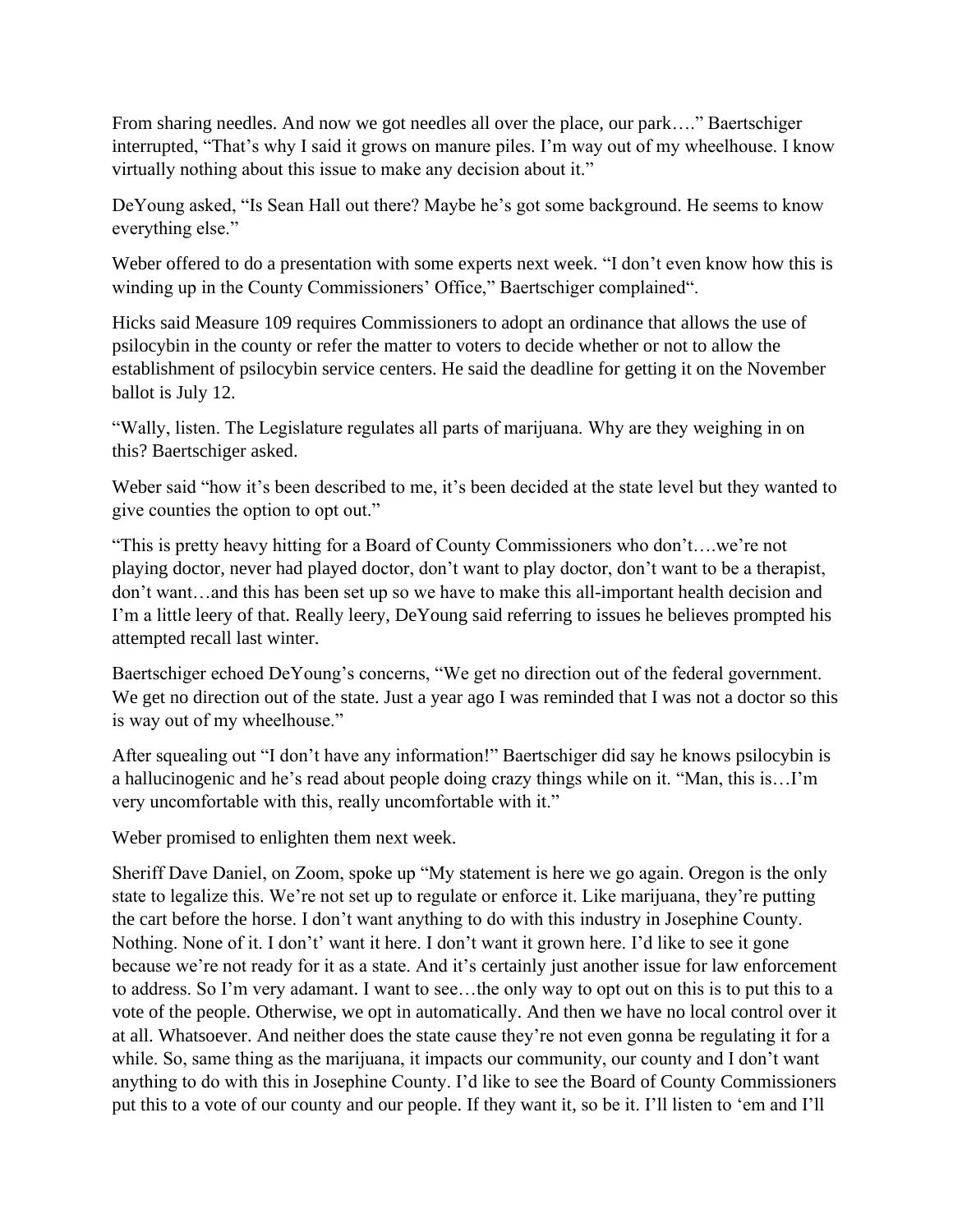go right along with 'em cause that's my job but until that takes place, at least a vote of the people, I'm out and I don't want it and I'm very adamant about it."

Stevenson, also on Zoom, backed up Daniel. "I completely concur with Sheriff Daniel. Fiftythree-point-seven-percent of Josephine County voters voted no for this when it was on the ballot. I completely agree. We're going to wind up in the same quagmire that we are now with marijuana. This is not just growing it for the clinic. This, I believe, would create a huge black market again out of our county with all the issues that come with that: land use as well as building safety as well as law enforcement. It appears we can opt out but let's put it to a vote and let the citizens choose whether we opt out or not. If the citizens choose not to opt out then we're gonna need regulations in place for time, place and manner because it will allow us to do time, place and manner. So we can limit it to ag land or whatever and have some kind of control over it rather than just what happened with marijuana and the nightmare that brought."

"Great. Wonderful. So the question on the ballot is 'Should Josephine County legalize psilocybin products?'" Baertschiger said.

Hicks said if they want this on the ballot it should be two separate ordinances. One addressing manufacturing and one directly addressing services. DeYoung said if it goes on the ballot it should be put in clear language people understand, "so people don't get tricked like recently."

Baertschiger, after saying he knew nothing about psilocybin, admitted his own personal observations of people on psilocybin "from high school and college" weren't good ones.

Weber promised to come back next week with a "deep dive" into the world of psilocybin as a medical tool. Hicks was directed to come back with draft ordinances. He said if Commissioners want this "we have to start today."

Commissioners weren't through with Hicks. He was also tasked with putting together a ballot measure asking voters to approve a sales tax to support the sheriff. Hicks is already working on two other ballot measures that would ask voters to approve a levy or a special district to fund the sheriff, who is desperate for funds to keep his patrol going. Commissioners felt a seasonal sales tax had a good chance of passing if the City of Grants Pass was carved out. DeYoung, who lives in the city, said "those people" won't want to pay for the sheriff. They already pay a lot for law enforcement in the city, he said.

Baertschiger worried the state would "torpedo" the sales tax effort if they hear about it. The legislature might pre-empt it, he said. Commissioners may not put all three ideas for funding the sheriff on the ballot but they want to "bookmark" space for them there.

Winding up their meeting in the conference room at Ann Basker, DeYoung and Baertschiger heard a report about a cell tower on county land the company that owns it wants to improve. County Forester Dave Streeter said the tower is located on land with minimal value as a timber resource and the improvements won't "expand the tower's footprint." He said leasing land for towers brings \$50 to \$60 thousand dollars to the forestry department. He told Commissioners he saw no need to charge the company additional rent because it isn't using any more land than it has now.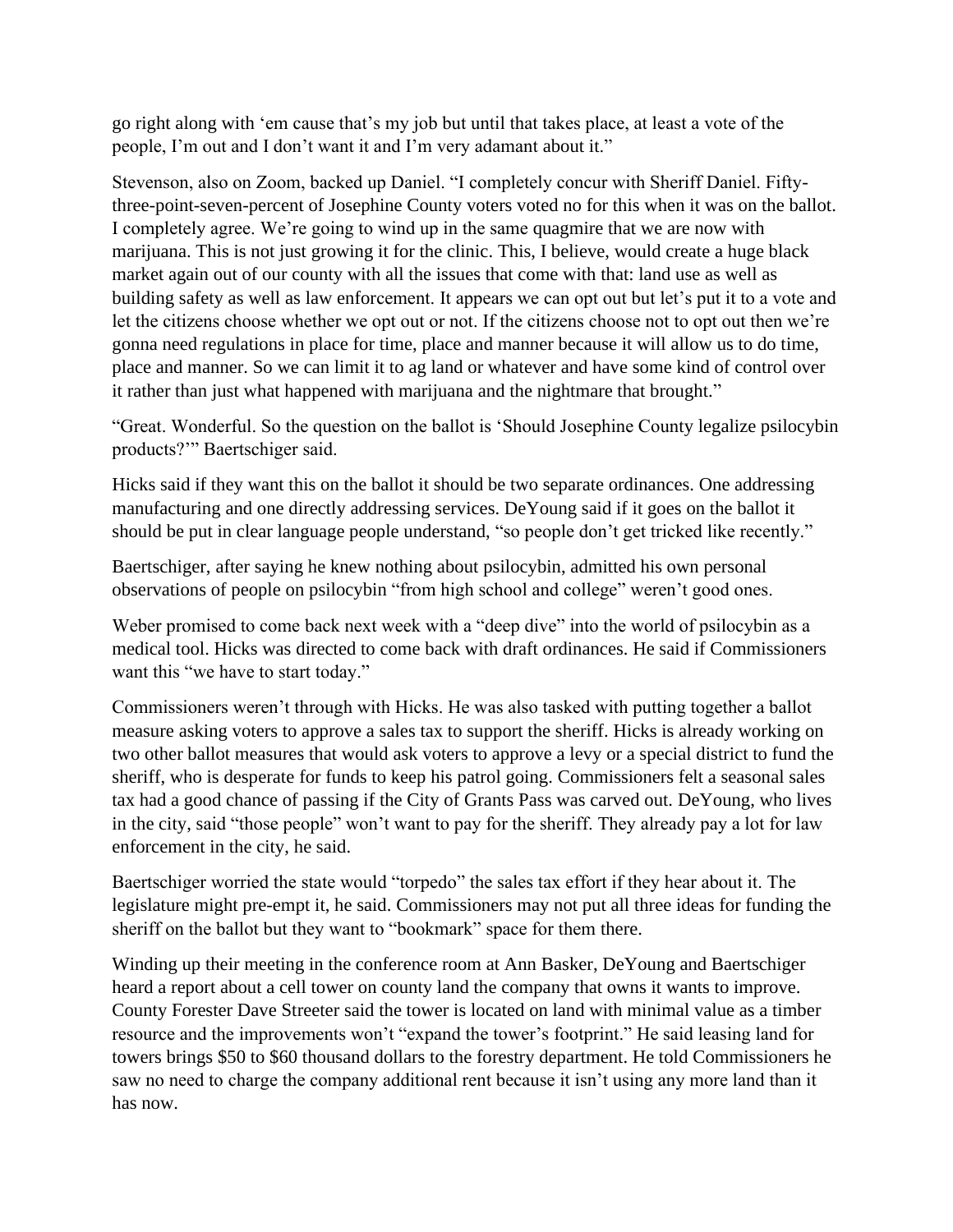## Weekly Business Session, June 8

This short meeting finalized the contract between the Josephine County Sportsman Association and Josephine County after a public hearing. After listening to the changes Hicks made to insure law enforcement can keep its firing range where it is now, all three Commissioners voted to approve it. Hicks said this was the "second step" in transferring the Sportsman Park's 245 acres east of Interstate 5 near Merlin to the Association, but it essentially finalized the deal. The third step is apparently approval of the contract by the Association board. Earlier Commissioners hinted that the contract approval would be followed by another public hearing for the transfer.

Before casting his vote in favor of the transfer, Commissioner Fowler wanted assurance the giveaway, with improvements financed by an \$11,000 federal grant, wouldn't jeopardize future grants. Hicks read a provision in the National Park Service's grant guidelines that says "The law is firm but flexible. It recognizes the likelihood of some changes and development over time, particularly in rapidly changing urban areas. At the same time the law discourages casual "discards" of park and recreation facilities by insuring that changes or "conversions" from recreation use will bear a cost that assures taxpayers that investments in the national recreation in the state will not be squandered."

Hicks said he is going by that provision since he has been unable to get advice from the Department of Interior on the matter and neither has Congressman Cliff Bentz. Baertschiger noted "probably an \$11,000 grant given 30 years ago is not a high priority." DeYoung said he can't imagine the Department doesn't have a "depreciation schedule."

Hicks noted the grant basically wants the taxpayer's money going to something that will stay in public use and the Sportsman Park does that.

Before calling for a vote, Baertschiger had a comment, "I noticed in reporting it says this is a giveaway. The only thing we're giving away is our liability and costs…thank you Sportsman Association. And the second thing is, it should be noted, after discussion with the Assessor, that over half a million dollars in that \$1.2 million value is the Sportsman Association's improvements. So, we're not giving that away. And the other thing I asked the Assessor, if that property was converted how much would it cost for the mitigation, environmental mitigation, and she said we cannot take that into accounting until we have a number so this is not a "giveaway" of \$1.2 million dollars of the taxpayer money."

No one commented during the public hearing on the contract or during Public Comments.

In Matters from the Commissioners DeYoung talked about car shows and Fowler said he met with the Cannabis Advisory Board where he learned there have been fewer applications to grow marijuana this year. He wasn't sure what caused this but did say some on the Board thought it may be the weather or a trend toward smaller grows that don't attract as much attention. Baertschiger reminded everyone of his Wildfire Symposium Tuesday, June 14 at 6 pm.